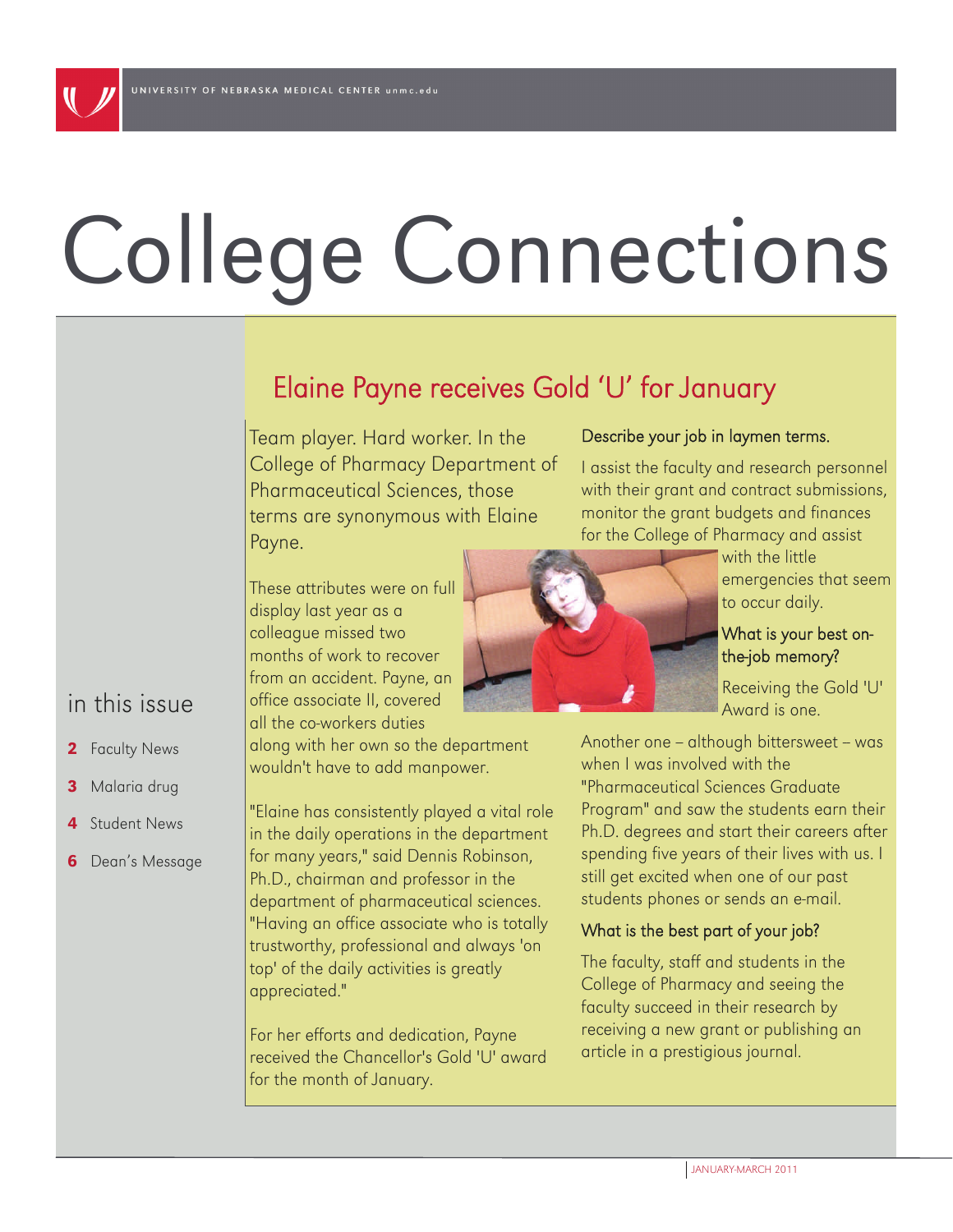# Faculty News

## Dr. Lyubchenko unravels DNA strand, catches it on video

In many ways, our DNA acts like a yo-yo. It unwinds and then winds up so quickly that no one has seen it until now.

So far, gene therapy, in which genes may be added or modified to prevent or treat illness, has not been successful because of an inability to deliver genes to the right cells.

In every cell, our genetic material is coded on a DNA strand tightly wrapped around a spool-like protein, or histone, which makes it difficult to access.



"It's important to study the interactions of proteins with DNA so we understand how numerous biological processes occur," he said. "We need to know how to make the

Yuri Lyubchenko, Ph.D., professor of pharmaceutical science, has found a way to unravel the long DNA strand using an electrostatic charge and has captured that action on video. His discovery may lead to the successful application of gene therapy.

genetic code more accessible to proteins so it will be easier to replace, repair or regulate a faulty gene."

[Read more about Dr. Lyubchenko's](http://www.unmc.edu/discover/)  [research](http://www.unmc.edu/discover/) in the latest edition of UNMC Discover.

Jayashri Sankaranarayanan, M.Pharm., Ph.D., Assistant Professor of Pharmacy Practice, featured in this video on how to provide a list of medications to your pharmacists.

<http://www.ketv.com/video/26873582/detail.html>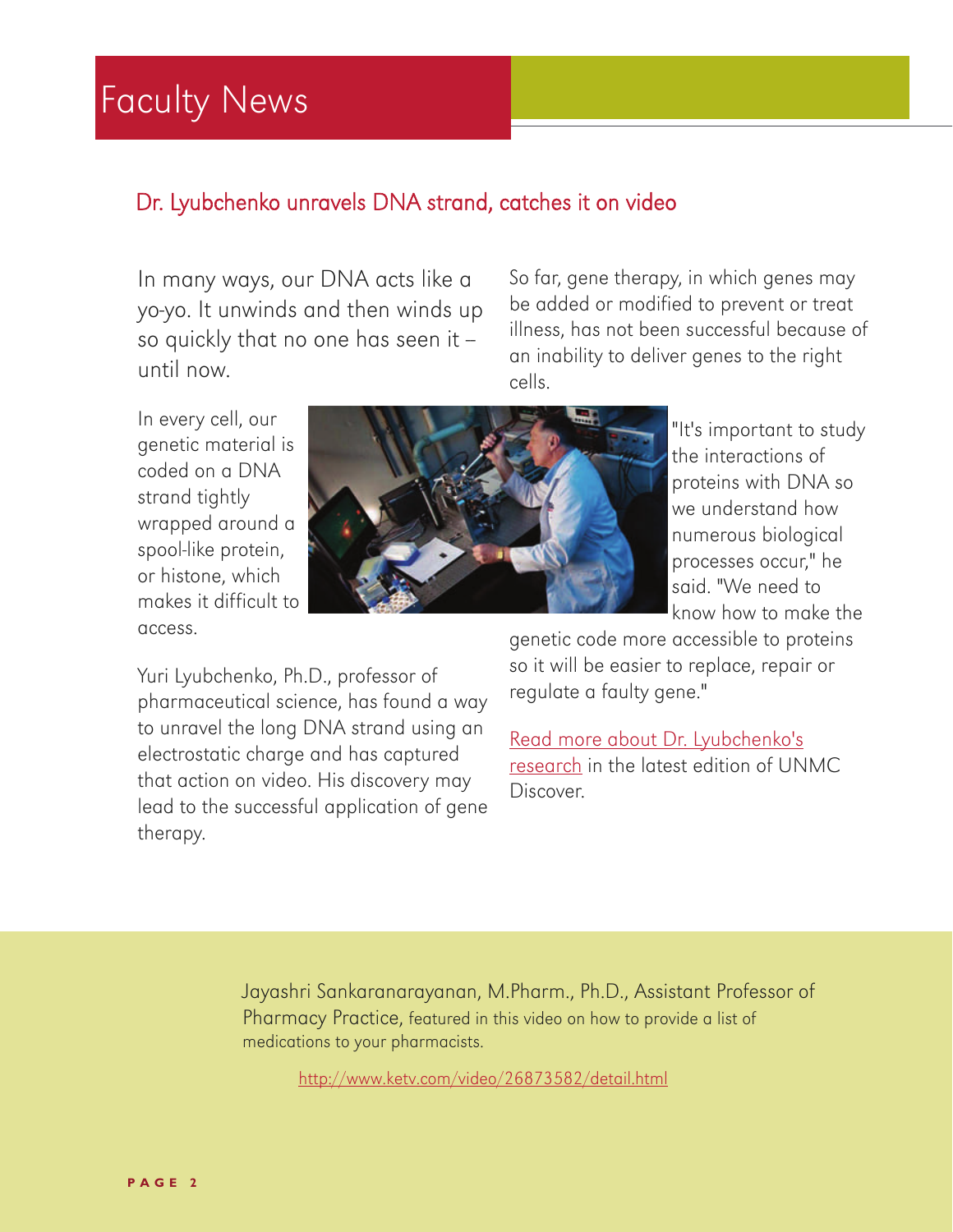# Dr. Vennerstrom helps develop single-dose malaria drug

#### by Tom O'Connor, UNMC public relations

Jonathan Vennerstrom, Ph.D., professor in the University of Nebraska Medical Center College of Phar-

macy, has helped lead the discovery of a single-dose oral antimalarial drug candidate.

## About the drug: The

drug - OZ439 - tested well in Phase I clinical trials and now moves into Phase II trials.

Significance: Other comparable drug candidates must be taken three times daily. A single dose is more convenient and helps ensure patients get the right amount of medicine. Also, the cost to manufacture OZ439 is about half that of



comparable candidates.

Project support: Dr. Vennerstrom's research on the drug was supported by [Medicines for Malaria Venture \(MMV\)](http://www.mmv.org/), a

> nonprofit organization based in Geneva, Switzerland which receives 60 percent of its funding from the Bill and Melinda Gates Foundation.

Other team members

working with Dr. Vennerstrom come from Monash University in Australia and the Swiss Tropical Institute in Basel, Switzerland.

Read more: The discovery of OZ439 recently was reported in the science journal [Proceedings of the National Academy of](http://www.pnas.org/content/early/2011/02/02/1015762108.full.pdf+html?sid=e0f3d212-dc88-4254-ba18-69fb39443bf9)  [Sciences](http://www.pnas.org/content/early/2011/02/02/1015762108.full.pdf+html?sid=e0f3d212-dc88-4254-ba18-69fb39443bf9).

Carla Rubingh, Pharm.D., Assistant Professor of Pharmacy Practice, featured in this article about pain management and attitude.

[http://www.cnn.com/2011/HEALTH/02/16/pessimistic.pain.meds/#](http://www.cnn.com/2011/HEALTH/02/16/pessimistic.pain.meds/#H:\CCWin9)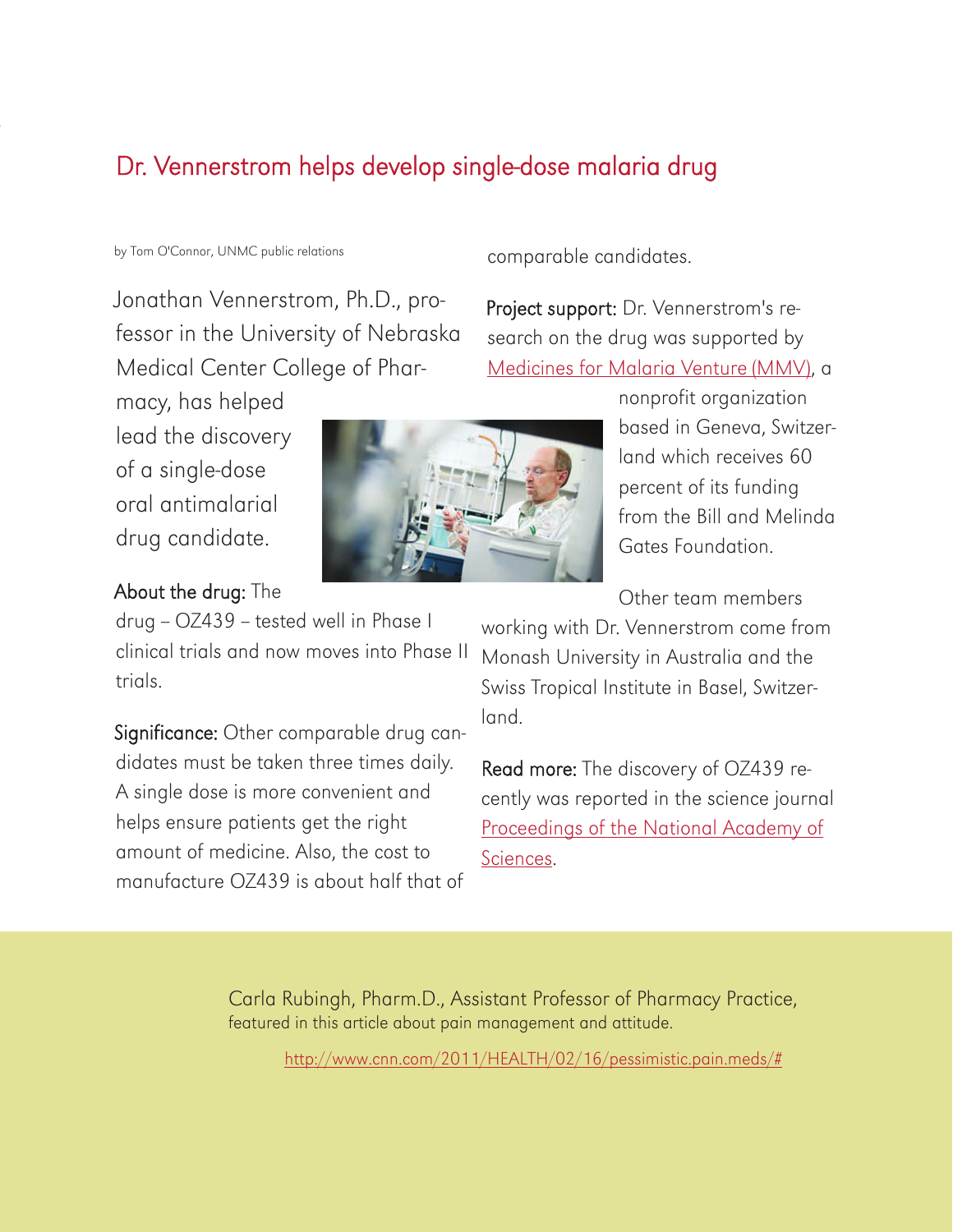# Student News

Several students, including P3 Marnie Max, from the UNMC SHARING clinics presented at the Society of Student Run Free Clinics 2011 International Conference held in conjunction with the Society of Teachers of Family Medicine in Houston, Texas on January 22.

Marnie shared some information about the presentation.

"Our presentation was titled, 'Integrating Continuity of Care for Patients with Type 2 Diabetes Into a Student-Run Clinic: A Multi-Disciplinary Approach.' We talked about the Continuity Program at the Sharing clinic, how patients are selected to be in the program, and what role each discipline plays in the care of the patient. Our sponsors were Dr. William Hay and Dr. Jim Medder."

Thanks, Marnie!

## Fu Chen, Ph.D. candidate, was selected by

the Cariology Research Group of the IADR as its recipient of the 2011 IADR Lion Dental Research Award for Junior Investigators.

The award was announced at the Opening Ceremonies of the  $89<sup>th</sup>$  General Session & Exhibition of the IADR on March 16, 2011 in San Diego, California. A plaque was presented to Fu during the BEHSR Group Business Meeting and also included a

## \$2000 award.

He also was selected as one of six recipients of the 2011 IADR Colgate Research in Prevention Travel Award, an award of \$2000.

The following is a list of winners.

## 2011 IADR Colgate Research in Prevention Travel Awards

Supported by Colgate-Palmolive Company H.M.H.N. Bandara

The University of Hong Kong

## Fu Chen University of Nebraska Medical Center

Omer Fleissig Hebrew University T.D.K. Herath The University of Hong Kong Melissa Thiemi Kato Bauru Dental School/University of São Paulo Jinny Kwak University of California - Los Angeles

Fu Chen's academic advisor is Dr. Dong Wang.

Graduate Students Hiroyoshi Kawada and James Randazzo (advisor: Dr. Peter Kador) received Student Travel Awards to present their research at the 10th Scientific Meeting of the Association for Ocular Pharmacology and Therapeutics (AOPT) that was held in Fort Worth, TX on February 17th through 20th.



Keith Sutton, an Office Associate I in the Center for Drug Delivery and Nanomedicine, received the Silver 'U' award this March. Congratulations Keith!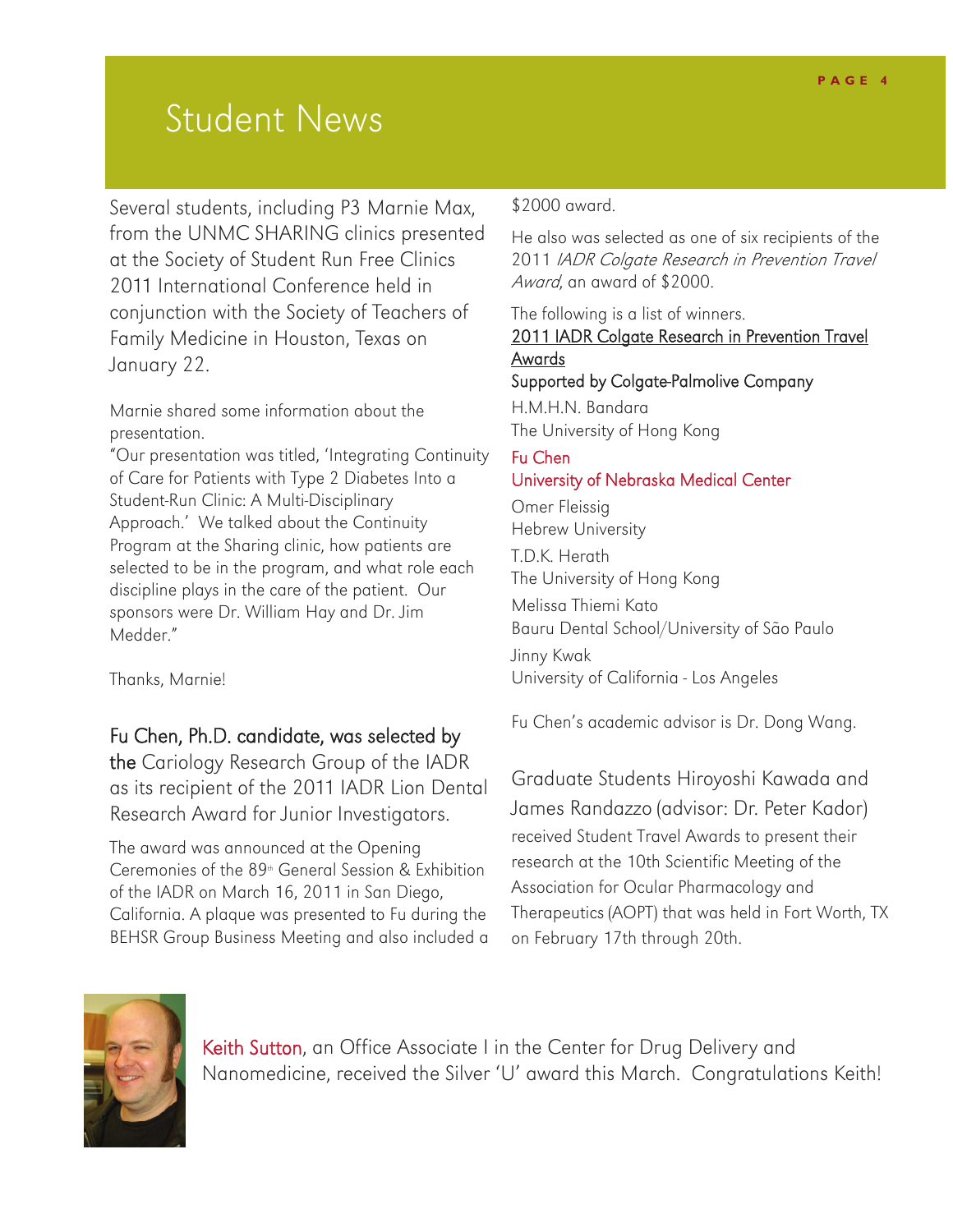# Upcoming Events

April 20, 2011 Judith Jacobi Seminar, Noon "Critical Care Pharmacists: Essential Team Members" Room 1038

April 22, 2011 Last day of classes

April 25-29, 2011 Finals Week

May 6, 2011 Spring Honors Convocation, 10am Holland Performing Arts Center

May 7, 2011 Graduation, 10am Civic Auditorium

June 4, 2011 Welcome to Our World (incoming P1s), PM